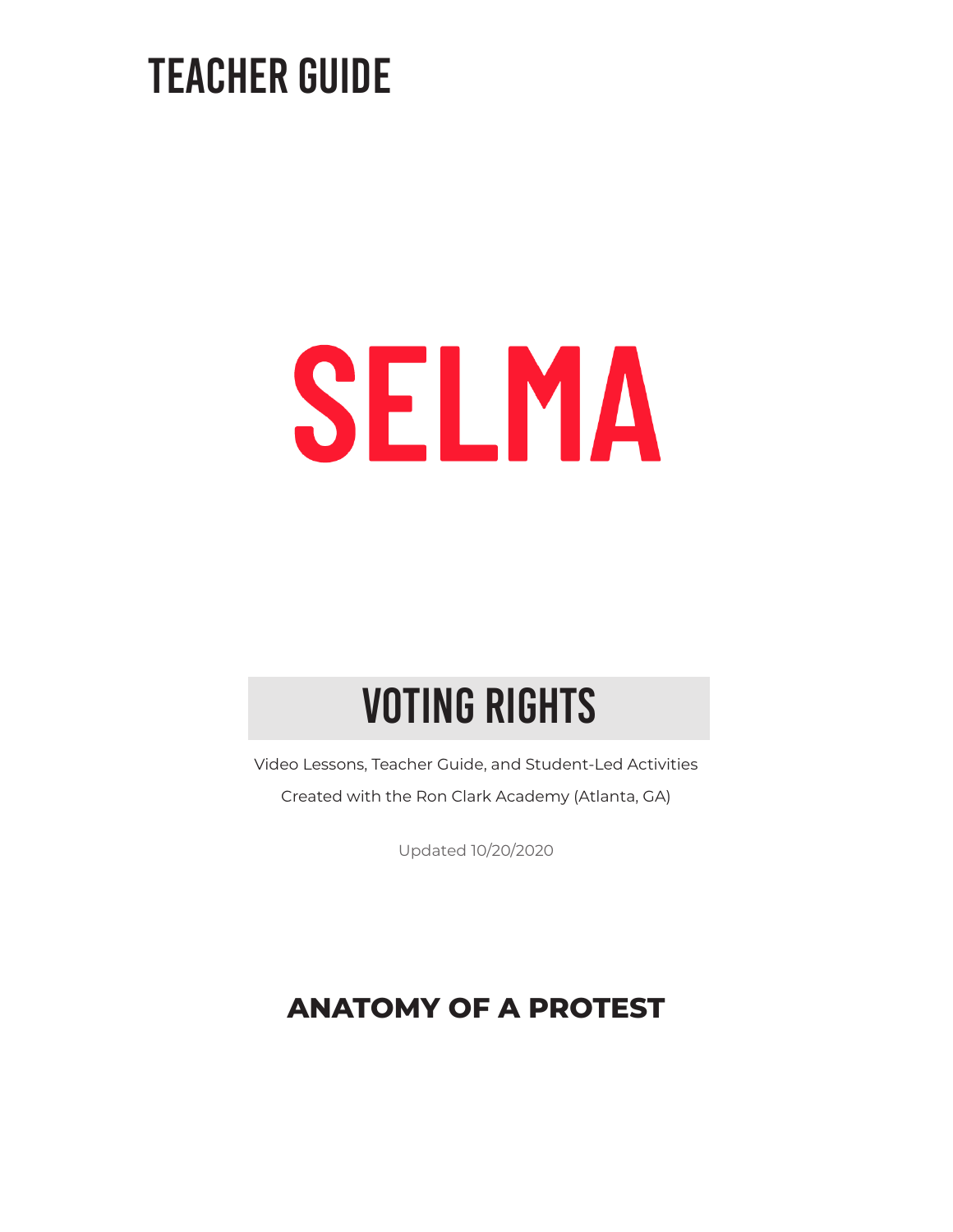### VOTING RIGHTS

#### ANATOMY OF A PROTEST

**DEAR TEACHER**,<br>In this lesson, the participants will think about ways to take an active role in the community, create awareness and drive positive social change at any age.

#### **OBJECTIVES:**

- Describe and define different ways in which students can become more active politically.
- Synthesize the information from the previous lessons in order to build the objective for their media campaigns.
- Create a media campaign to bring awareness to the different covert or overt problems surrounding voting and political expression.

#### **PROCEDURES:**

**1. Play Part I of the video.** During the paused portion of the lesson, participants will discuss the the questions in groups. Students will work together in groups and record their answers on chart paper or using technology. The goal of this activity is to create meaningful conversations so that students can learn how to have proper discourse and be solution-oriented.

#### **2. Student-Led Activity I.** Participants may use the handout to record their answers.

- NOTE: Assigning student roles may be helpful to increase engagement for this activity.
- » Time Keeper/Project Manager
- » Recorder (more than one person)
- » Orator (more than one person)

*The orator will summarize and share information to the class.*

When students are finished working together, the teacher will have students share their answers respectfully. During this time, it's a good to remind the class that it's okay to respectfully disagree with others' methodology. After this activity, the teacher will press play on the video.

**3. Play Part II of the video.** After the completion of the video, students will break into groups (max 4 to 5 people). Students can have roles to increase their productivity.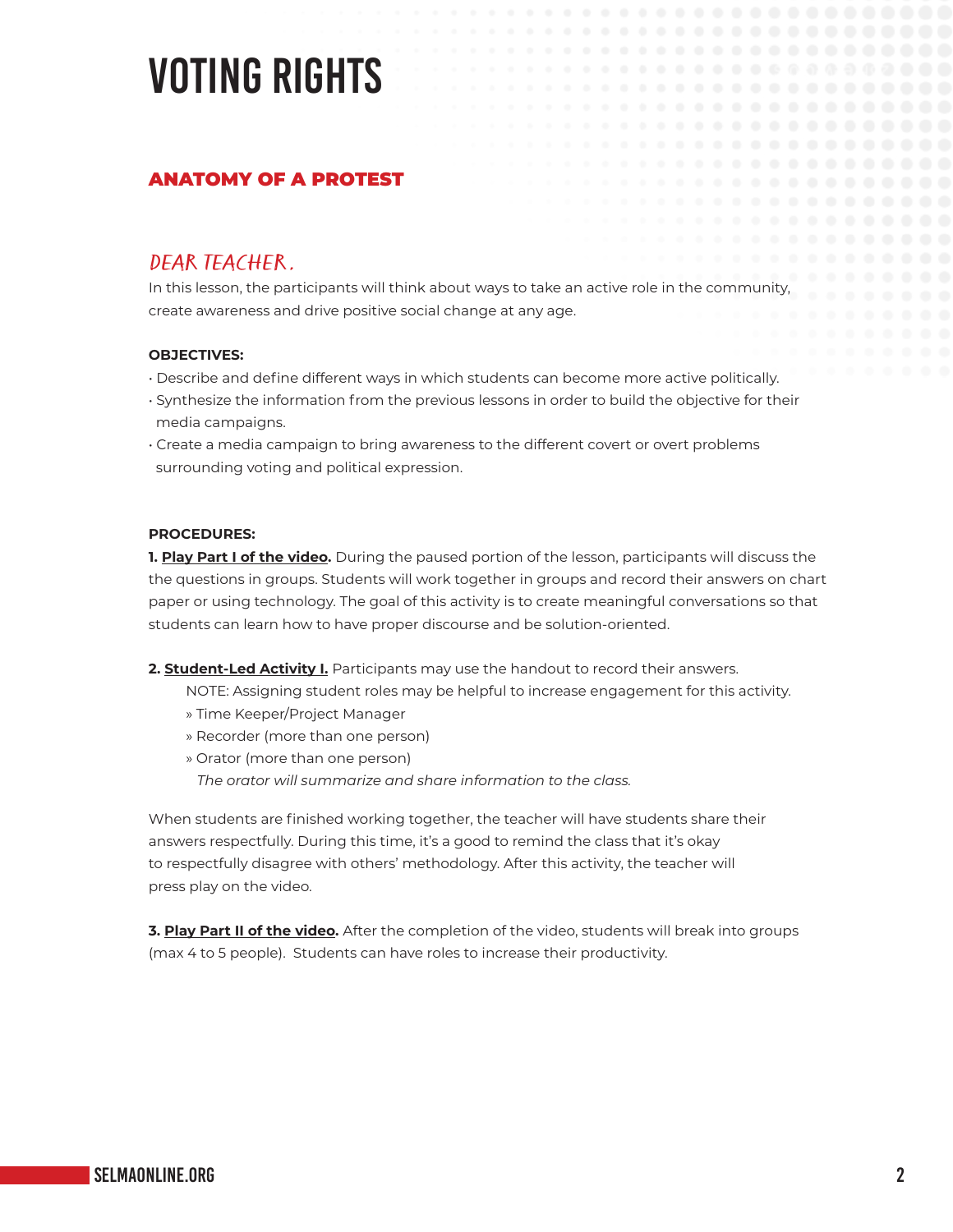### VOTING RIGHTS

#### ANATOMY OF A PROTEST

**4. Student-Led Activity II.** Students will break into groups (max 4 to 5 people).

NOTE: Students can have roles to increase their productivity. However, if a student is the time keeper, they should still participate in the overall design of the campaign.

#### **Roles can include but are not limited to:**

- » Time Keeper/Project Manager
- » Graphic Designer
- » Videographer
- » Photographer
- » Writer
- » Social Media Manager

#### **GOAL :**

- Together students will collectively create a campaign that will bring awareness to the underlying issues that affect their local and national communities.
- Issues highlighted may include: **Voter Suppression, Gerrymandering, Redlining,**

#### **Political Techniques or any topics that have been discussed in class.**

Students will utilize the information they have obtained by creating a media campaign. This can include but is not limited to:

- D Political Cartoon
- $\Box$  Tik Tok Video
- $\square$  Instagram Reel
- **D** Instagram Page
- $\square$  Creative Hashtag
- $\square$  Merchandise
- $\square$  Blog
- $\square$  Short Film/Documentary
- $\square$  Snapchat
- $\Box$  Written Letter to Local or State Representatives

**PURPOSE OF THIS ACTIVITY:** For students to understand that even though they are not of legal age to vote, they still have the power to stand up for what they believe in. By having confidence in their voices and beliefs, they can design their own products or businesses to support the causes they deem important.

**SAMPLE RUBRIC:** Adjust the rubric according to the parameters and technological access of your classroom. This activity is meant to embrace creativity and showcase the students' message and social media savviness.

SAMPLE SOCIAL MEDIA POSTS: A blog created by 8th grader <u>I Literally Have No Idea</u> @IL<del>H</del>NI\_ and Facebook Page for Teenagers from Nashville, TN [Teens 4 Equality](https://www.facebook.com/teens4equality/)

@teens.[4.equality](https://www.instagram.com/teens.4.equality/)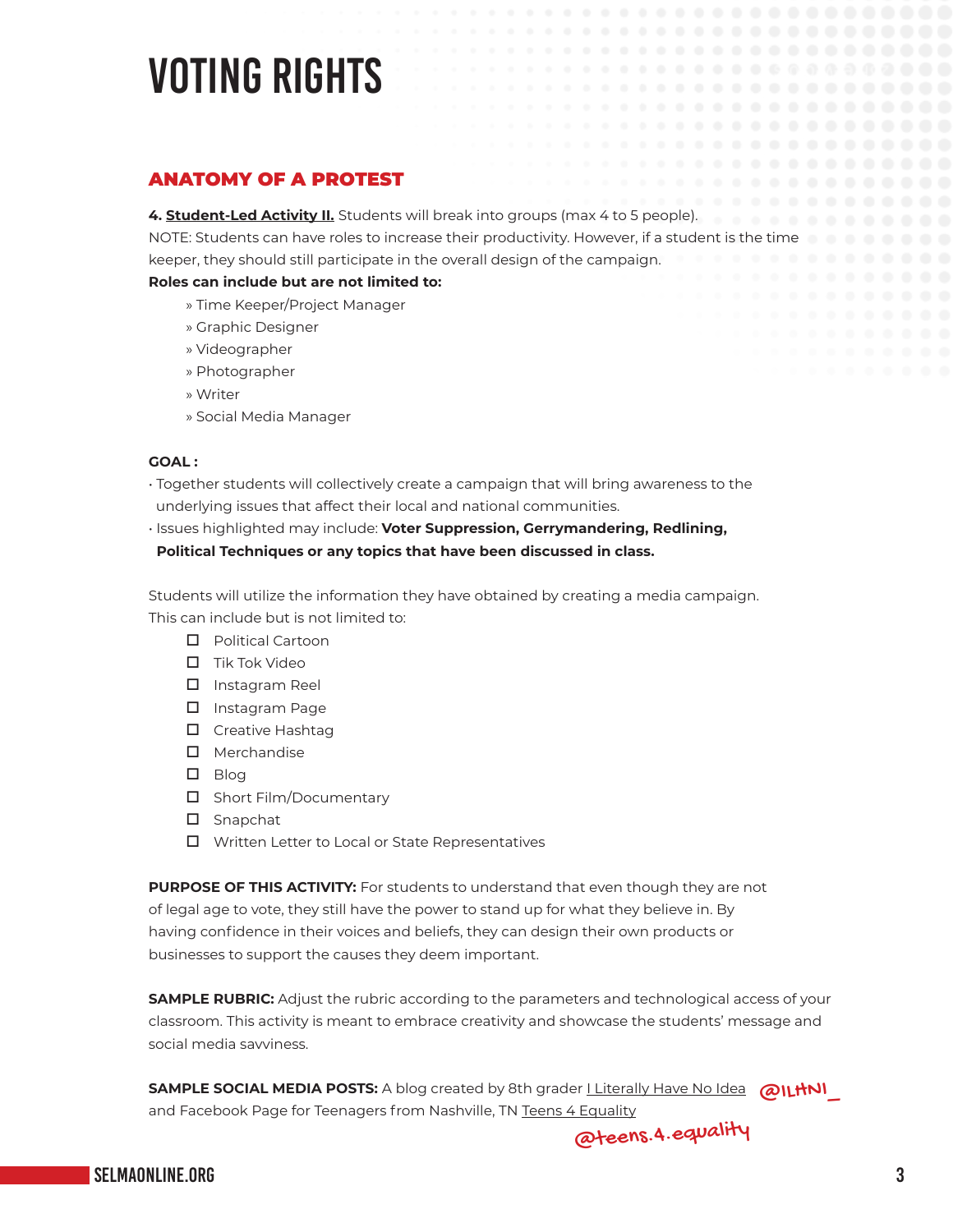# **STUDENT ACTIVITY**

### 1970

#### The Right To Vote At Age 18

On June 22, 1970, President Richard Nixon signed an extension of the Voting Rights Act of 1965 that required the voting age to be 18 in all federal, state, and local elections. | THE 26TH AMENDMENT

Should highschool students (freshmen through seniors) be allowed to vote or should the age limit remain at 18? What are your thoughts on students being allowed to vote at the age of 16?

How can young adults exercise their activism in a way that is unique to their generation and culture?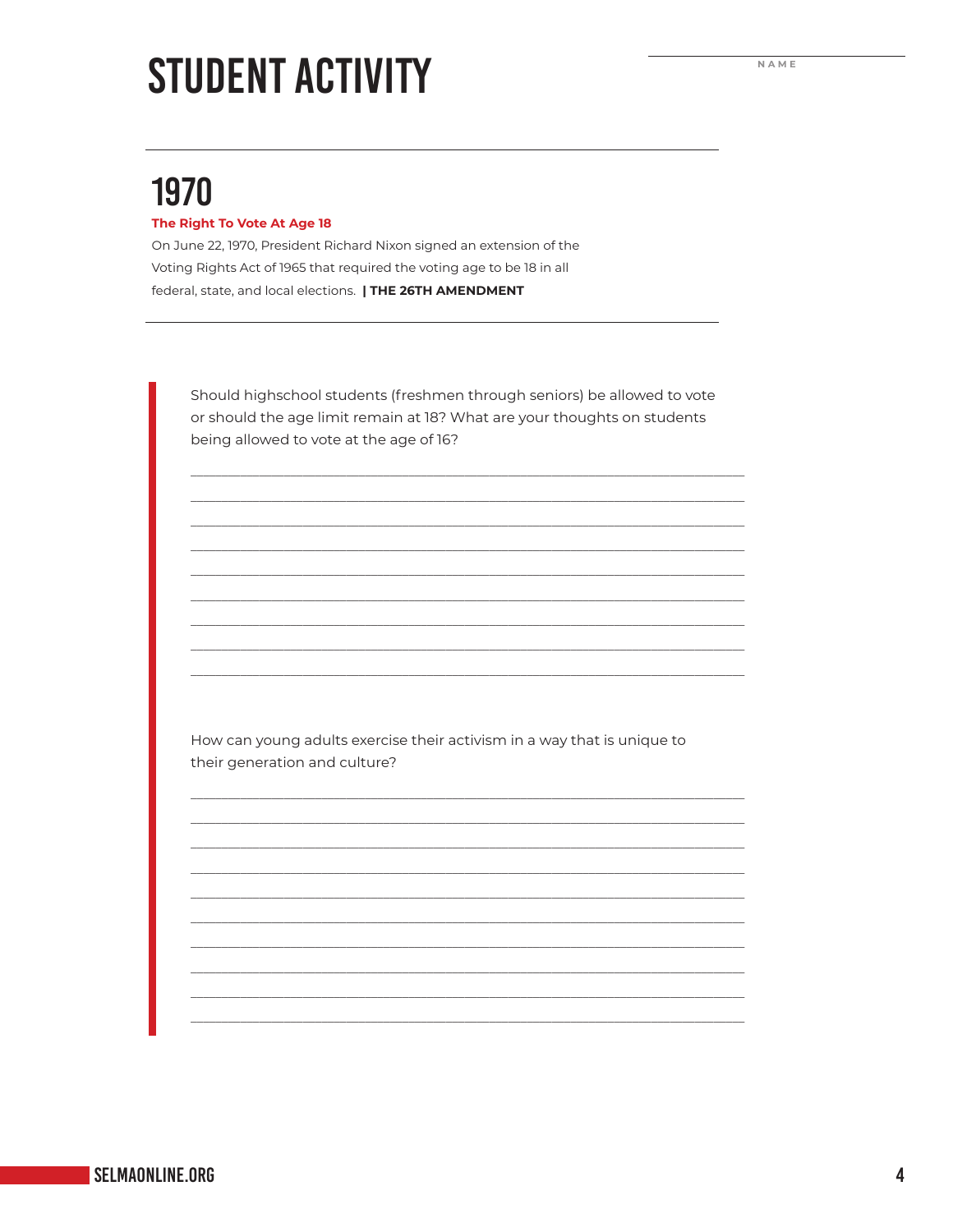# STUDENT ACTIVITY



Together with your group, create a campaign that will bring awareness to the underlying issues that affect your local and national communities.

Issues may include: **Voter Suppression, Gerrymandering, Redlining, Political Techniques or any topics that have been discussed in class.**

Campaign may include but not limited to:

- D Political Cartoon
- $\Box$  Tik Tok Video
- $\square$  Instagram Reel
- □ Instagram Page
- $\square$  Creative Hashtag
- $\square$  Merchandise
- $\square$  Blog
- $\square$  Short Film/Documentary
- $\square$  Snapchat
- $\Box$  Written Letter to Local or State Representatives

\_\_\_\_\_\_\_\_\_\_\_\_\_\_\_\_\_\_\_\_\_\_\_\_\_\_\_\_\_\_\_\_\_\_\_\_\_\_\_\_\_\_\_\_\_\_\_\_\_\_\_\_\_\_\_\_\_\_\_\_\_\_\_\_\_\_\_\_\_\_\_\_\_\_\_\_\_\_\_\_\_\_\_\_\_\_\_\_\_\_\_\_

\_\_\_\_\_\_\_\_\_\_\_\_\_\_\_\_\_\_\_\_\_\_\_\_\_\_\_\_\_\_\_\_\_\_\_\_\_\_\_\_\_\_\_\_\_\_\_\_\_\_\_\_\_\_\_\_\_\_\_\_\_\_\_\_\_\_\_\_\_\_\_\_\_\_\_\_\_\_\_\_\_\_\_\_\_\_\_\_\_\_\_\_

\_\_\_\_\_\_\_\_\_\_\_\_\_\_\_\_\_\_\_\_\_\_\_\_\_\_\_\_\_\_\_\_\_\_\_\_\_\_\_\_\_\_\_\_\_\_\_\_\_\_\_\_\_\_\_\_\_\_\_\_\_\_\_\_\_\_\_\_\_\_\_\_\_\_\_\_\_\_\_\_\_\_\_\_\_\_\_\_\_\_\_\_

\_\_\_\_\_\_\_\_\_\_\_\_\_\_\_\_\_\_\_\_\_\_\_\_\_\_\_\_\_\_\_\_\_\_\_\_\_\_\_\_\_\_\_\_\_\_\_\_\_\_\_\_\_\_\_\_\_\_\_\_\_\_\_\_\_\_\_\_\_\_\_\_\_\_\_\_\_\_\_\_\_\_\_\_\_\_\_\_\_\_\_\_

\_\_\_\_\_\_\_\_\_\_\_\_\_\_\_\_\_\_\_\_\_\_\_\_\_\_\_\_\_\_\_\_\_\_\_\_\_\_\_\_\_\_\_\_\_\_\_\_\_\_\_\_\_\_\_\_\_\_\_\_\_\_\_\_\_\_\_\_\_\_\_\_\_\_\_\_\_\_\_\_\_\_\_\_\_\_\_\_\_\_\_\_

\_\_\_\_\_\_\_\_\_\_\_\_\_\_\_\_\_\_\_\_\_\_\_\_\_\_\_\_\_\_\_\_\_\_\_\_\_\_\_\_\_\_\_\_\_\_\_\_\_\_\_\_\_\_\_\_\_\_\_\_\_\_\_\_\_\_\_\_\_\_\_\_\_\_\_\_\_\_\_\_\_\_\_\_\_\_\_\_\_\_\_\_

#### MEDIA CAMPAIGN

**CAMPAIGN NAME/PURPOSE:** 

**TARGET AUDIENCE:** 

**MESSAGING:**

**CALL-TO-ACTION:** 

**CONCEPT FOR VISUALS:** 

**WAYS TO ENGAGE AUDIENCE:** 

For an example of a student-created website, go to *[iliterallyhavenoidea.wixsite.com/website](http://iliterallyhavenoidea.wixsite.com/website)*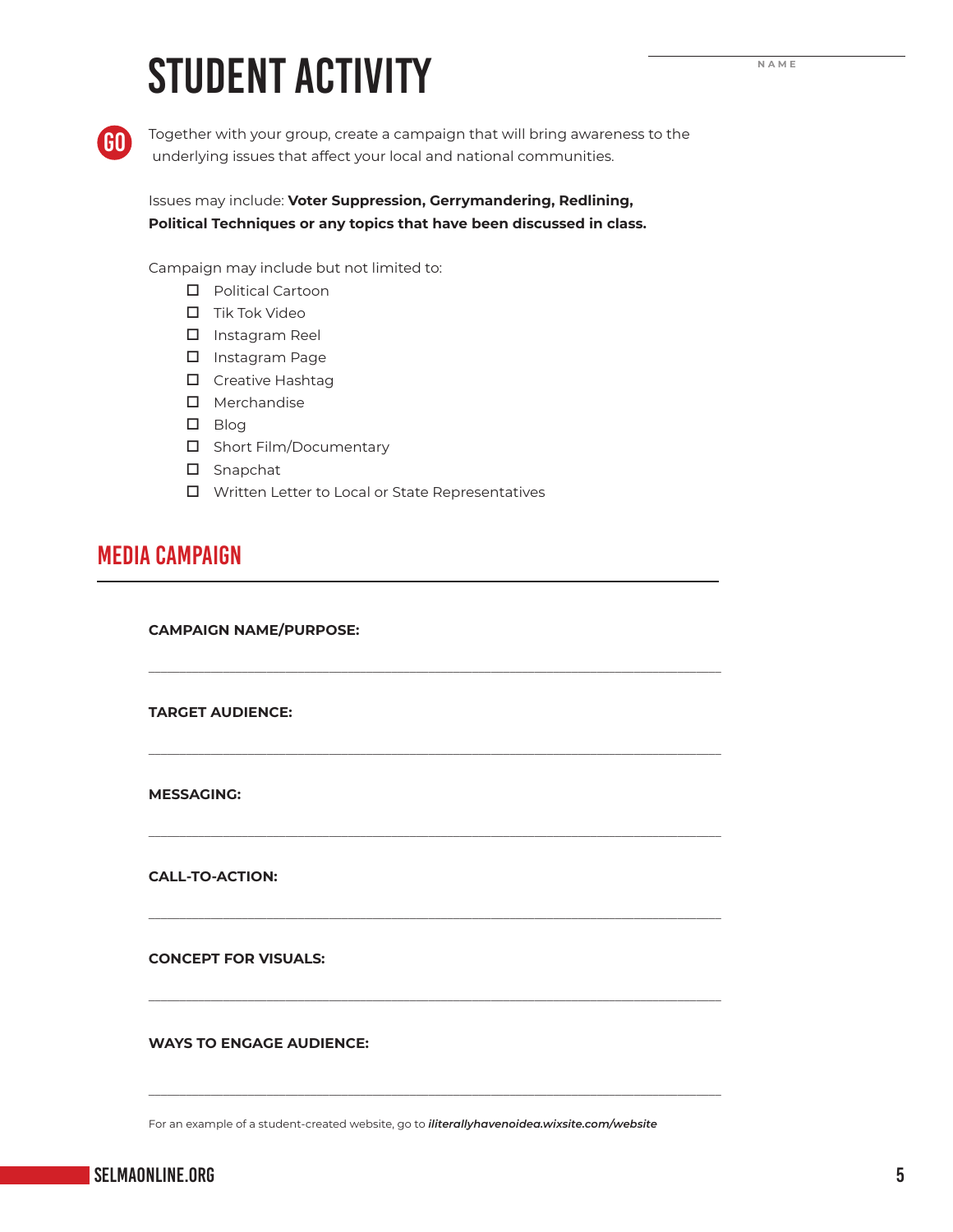### RUBRIC

|                                                                                                                                                                                                                      | <b>HIGH MASTERY</b>                                                                                                                                  | <b>MASTERY</b>                                                                                                         | <b>IN PROGRESS</b>                                                                 | <b>MISSING</b>                                                                      |
|----------------------------------------------------------------------------------------------------------------------------------------------------------------------------------------------------------------------|------------------------------------------------------------------------------------------------------------------------------------------------------|------------------------------------------------------------------------------------------------------------------------|------------------------------------------------------------------------------------|-------------------------------------------------------------------------------------|
|                                                                                                                                                                                                                      | 4 points                                                                                                                                             | 3 points                                                                                                               | 2 points                                                                           | 1 point                                                                             |
| <b>Art of Persuasion</b><br>At least 3 postings that each<br>contain different information<br>about your message and<br>integrate information from<br>scaffolding activities, but still<br>deliver the main message. | Uses more than 3<br>modes of persuasion<br>with original ideas                                                                                       | Uses 3 modes<br>of persuasion<br>appropriately and<br>effectively<br>Products are original<br>and well planned         | Uses less than 3<br>modes of persuasion<br>and/or recycled<br>content              | Meets very few of<br>the requirements                                               |
| <b>Content</b><br>Contrasts the messaging<br>with the cultural values<br>surrounding it.                                                                                                                             | Extraordinary use of<br>biological content<br>to question cultural<br>assumptions                                                                    | Cleverly infuses<br>biology into the<br>campaign and<br>questions cultural<br>perceptions                              | Very little or no<br>historical<br>information is<br>included                      | Content does not<br>reflect the project<br>criteria                                 |
| <b>Virality / Interaction</b><br>Has a cohesive, persuasive<br>message that could help<br>educate the public about<br>your objective                                                                                 | Has a significant<br>audience on multiple<br>platforms. Posts<br>promote interaction<br>with audience and<br>have many likes,<br>shares and comments | Has a significant<br>audience on one<br>platform<br>Some posts have<br>limited amount of<br>interaction                | Small audience and<br>very little interaction                                      | Very low reach and<br>no interaction                                                |
| <b>Creativity</b><br>Is highly creative in nature                                                                                                                                                                    | Products show<br>extraordinary<br>originality                                                                                                        | A high percentage<br>of posts are original<br>content and<br>demonstrate clever<br>ways to engage with<br>the audience | Does not quite reach<br>mstery criteria                                            | Posts show little<br>creativity and are<br>primarily recycled<br>ideas or content   |
| Craftsmanship<br>shows excellent<br>craftsmanship and<br>visual appeal                                                                                                                                               | Products show an<br>exemplary attention<br>to detail and are<br>professional quality                                                                 | Products are carefully<br>and thoughtfully<br>designed                                                                 | Products show some<br>lack of care and<br>have typos or poorly<br>designed visuals | Obvious lack of<br>care is show on a<br>variety of levels                           |
| <b>Teamwork</b><br>All teammates were<br>commited to the goal                                                                                                                                                        | All group members<br>contributed equally<br>to the campaign<br>and group can show<br>evidence of group<br>engagement                                 | All group members<br>contributed in obvious<br>ways, though perhaps<br>not equally                                     | Group cannot show<br>evidence of every<br>group member's<br>contributions          | One to two<br>group members<br>completed the<br>project and/or<br>drove the process |